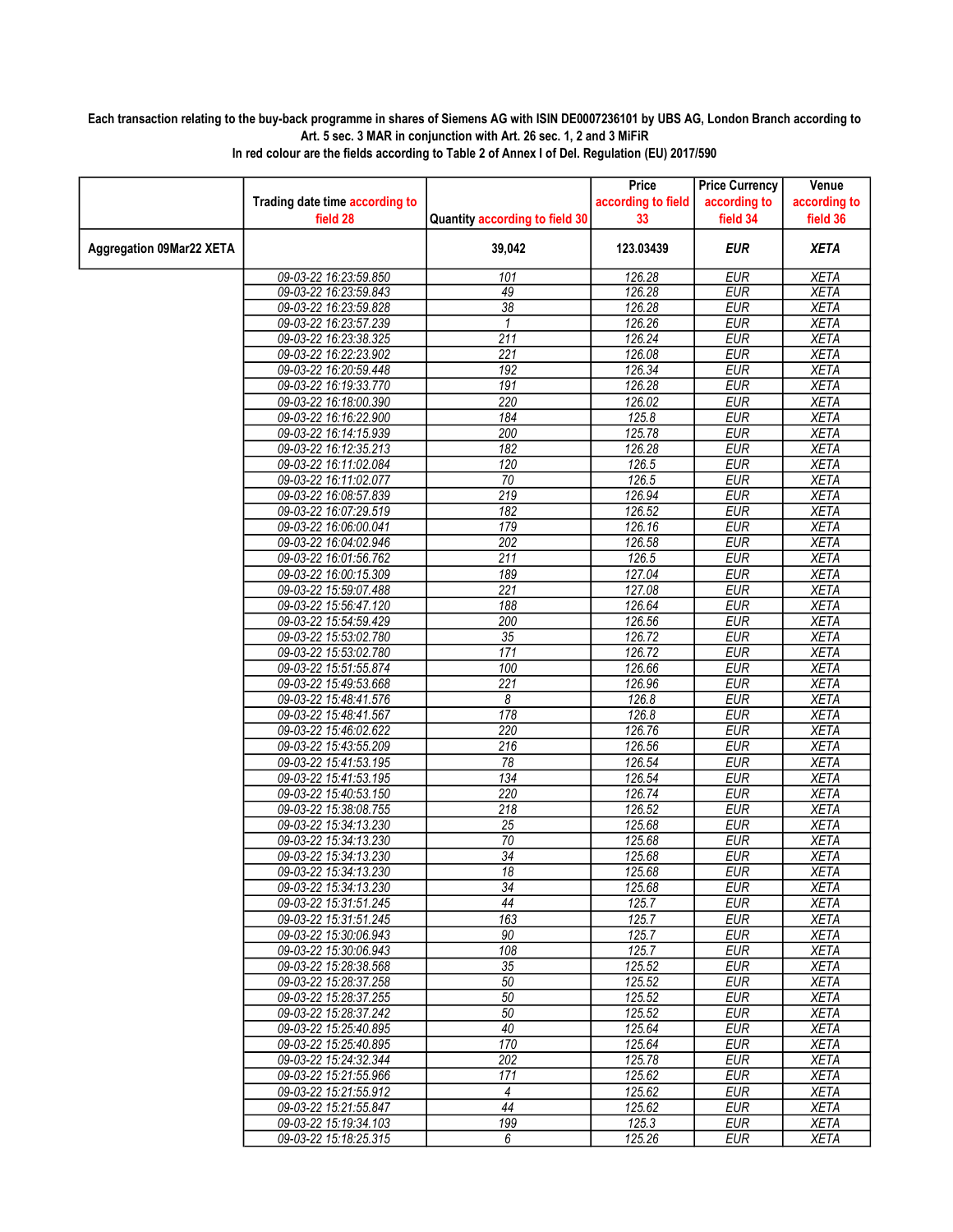| 09-03-22 15:18:25.315 | 144 | 125.26 | <b>EUR</b> | <b>XETA</b> |
|-----------------------|-----|--------|------------|-------------|
| 09-03-22 15:18:23.644 | 44  | 125.26 | <b>EUR</b> | <b>XETA</b> |
| 09-03-22 15:15:57.401 | 161 | 125    | <b>EUR</b> | <b>XETA</b> |
| 09-03-22 15:15:57.400 | 20  | 125    | <b>EUR</b> | <b>XETA</b> |
| 09-03-22 15:14:22.604 | 160 | 125.14 | <b>EUR</b> | <b>XETA</b> |
| 09-03-22 15:12:52.144 | 145 | 124.9  | <b>EUR</b> | <b>XETA</b> |
| 09-03-22 15:12:52.144 | 51  | 124.9  | <b>EUR</b> | <b>XETA</b> |
|                       |     |        |            |             |
| 09-03-22 15:10:55.602 | 10  | 124.58 | <b>EUR</b> | <b>XETA</b> |
| 09-03-22 15:10:55.602 | 76  | 124.58 | <b>EUR</b> | <b>XETA</b> |
| 09-03-22 15:10:55.602 | 96  | 124.58 | <b>EUR</b> | <b>XETA</b> |
| 09-03-22 15:08:30.163 | 219 | 124.46 | <b>EUR</b> | <b>XETA</b> |
| 09-03-22 15:06:20.995 | 206 | 124.42 | <b>EUR</b> | <b>XETA</b> |
| 09-03-22 15:04:52.109 | 193 | 124.58 | <b>EUR</b> | <b>XETA</b> |
| 09-03-22 15:02:57.045 | 30  | 124.78 | <b>EUR</b> | <b>XETA</b> |
| 09-03-22 15:02:57.045 | 155 | 124.78 | <b>EUR</b> | <b>XETA</b> |
| 09-03-22 15:01:44.326 | 206 | 124.48 | <b>EUR</b> | <b>XETA</b> |
|                       | 22  | 124.32 | <b>EUR</b> |             |
| 09-03-22 14:59:09.840 |     |        |            | <b>XETA</b> |
| 09-03-22 14:59:09.840 | 160 | 124.32 | <b>EUR</b> | <b>XETA</b> |
| 09-03-22 14:57:37.337 | 178 | 124.4  | <b>EUR</b> | <b>XETA</b> |
| 09-03-22 14:55:32.256 | 192 | 124.16 | <b>EUR</b> | <b>XETA</b> |
| 09-03-22 14:53:34.643 | 188 | 124.28 | <b>EUR</b> | <b>XETA</b> |
| 09-03-22 14:51:28.759 | 198 | 123.78 | <b>EUR</b> | <b>XETA</b> |
| 09-03-22 14:50:06.770 | 56  | 123.96 | <b>EUR</b> | <b>XETA</b> |
| 09-03-22 14:50:06.758 | 75  | 123.96 | <b>EUR</b> | <b>XETA</b> |
| 09-03-22 14:50:06.758 | 52  | 123.96 | <b>EUR</b> | <b>XETA</b> |
| 09-03-22 14:48:12.834 | 209 | 123.74 | <b>EUR</b> | <b>XETA</b> |
|                       |     |        |            |             |
| 09-03-22 14:46:04.239 | 201 | 123.72 | <b>EUR</b> | <b>XETA</b> |
| 09-03-22 14:44:51.961 | 185 | 123.68 | <b>EUR</b> | <b>XETA</b> |
| 09-03-22 14:43:01.172 | 179 | 123.82 | <b>EUR</b> | <b>XETA</b> |
| 09-03-22 14:40:52.174 | 205 | 123.74 | <b>EUR</b> | <b>XETA</b> |
| 09-03-22 14:39:00.267 | 214 | 123.54 | <b>EUR</b> | <b>XETA</b> |
| 09-03-22 14:36:57.198 | 218 | 123.52 | <b>EUR</b> | <b>XETA</b> |
| 09-03-22 14:34:53.795 | 221 | 123.86 | <b>EUR</b> | <b>XETA</b> |
| 09-03-22 14:33:15.123 | 209 | 123.84 | <b>EUR</b> | <b>XETA</b> |
| 09-03-22 14:32:34.089 | 1   | 123.92 | <b>EUR</b> | <b>XETA</b> |
| 09-03-22 14:32:34.009 | 204 | 123.92 | <b>EUR</b> | <b>XETA</b> |
| 09-03-22 14:30:03.234 | 188 | 123.74 | <b>EUR</b> | <b>XETA</b> |
|                       |     |        |            |             |
| 09-03-22 14:28:02.535 | 177 | 123.74 | <b>EUR</b> | <b>XETA</b> |
| 09-03-22 14:24:27.710 | 221 | 123.24 | <b>EUR</b> | <b>XETA</b> |
| 09-03-22 14:21:28.590 | 213 | 123.24 | <b>EUR</b> | <b>XETA</b> |
| 09-03-22 14:18:05.942 | 193 | 123.08 | EUR        | <b>XETA</b> |
| 09-03-22 14:15:47.614 | 207 | 123.02 | <b>EUR</b> | <b>XETA</b> |
| 09-03-22 14:11:54.970 | 210 | 123.6  | EUR        | XETA        |
| 09-03-22 14:09:08.416 | 178 | 122.76 | EUR        | <b>XETA</b> |
| 09-03-22 14:05:54.467 | 219 | 121.84 | <b>EUR</b> | XETA        |
| 09-03-22 14:04:06.884 | 195 | 121.92 | <b>EUR</b> | XETA        |
| 09-03-22 14:00:52.581 | 188 | 121.72 | <b>EUR</b> | XETA        |
| 09-03-22 13:58:56.845 | 190 | 122.1  | <b>EUR</b> | <b>XETA</b> |
| 09-03-22 13:55:35.220 | 217 | 122.22 | <b>EUR</b> | <b>XETA</b> |
|                       |     |        |            | <b>XETA</b> |
| 09-03-22 13:53:07.267 | 133 | 122.36 | <b>EUR</b> |             |
| 09-03-22 13:53:07.267 | 45  | 122.36 | EUR        | <b>XETA</b> |
| 09-03-22 13:50:31.226 | 187 | 122.58 | <b>EUR</b> | <b>XETA</b> |
| 09-03-22 13:47:44.430 | 69  | 122.52 | <b>EUR</b> | <b>XETA</b> |
| 09-03-22 13:47:44.430 | 146 | 122.52 | <b>EUR</b> | XETA        |
| 09-03-22 13:44:26.407 | 197 | 122.58 | <b>EUR</b> | XETA        |
| 09-03-22 13:41:23.152 | 214 | 122.48 | <b>EUR</b> | <b>XETA</b> |
| 09-03-22 13:40:30.150 | 58  | 122.5  | <b>EUR</b> | <b>XETA</b> |
| 09-03-22 13:38:26.836 | 179 | 122.58 | <b>EUR</b> | <b>XETA</b> |
| 09-03-22 13:34:54.880 | 208 | 122.7  | EUR        | <b>XETA</b> |
|                       |     |        |            |             |
| 09-03-22 13:32:22.026 | 191 | 122.82 | EUR        | <b>XETA</b> |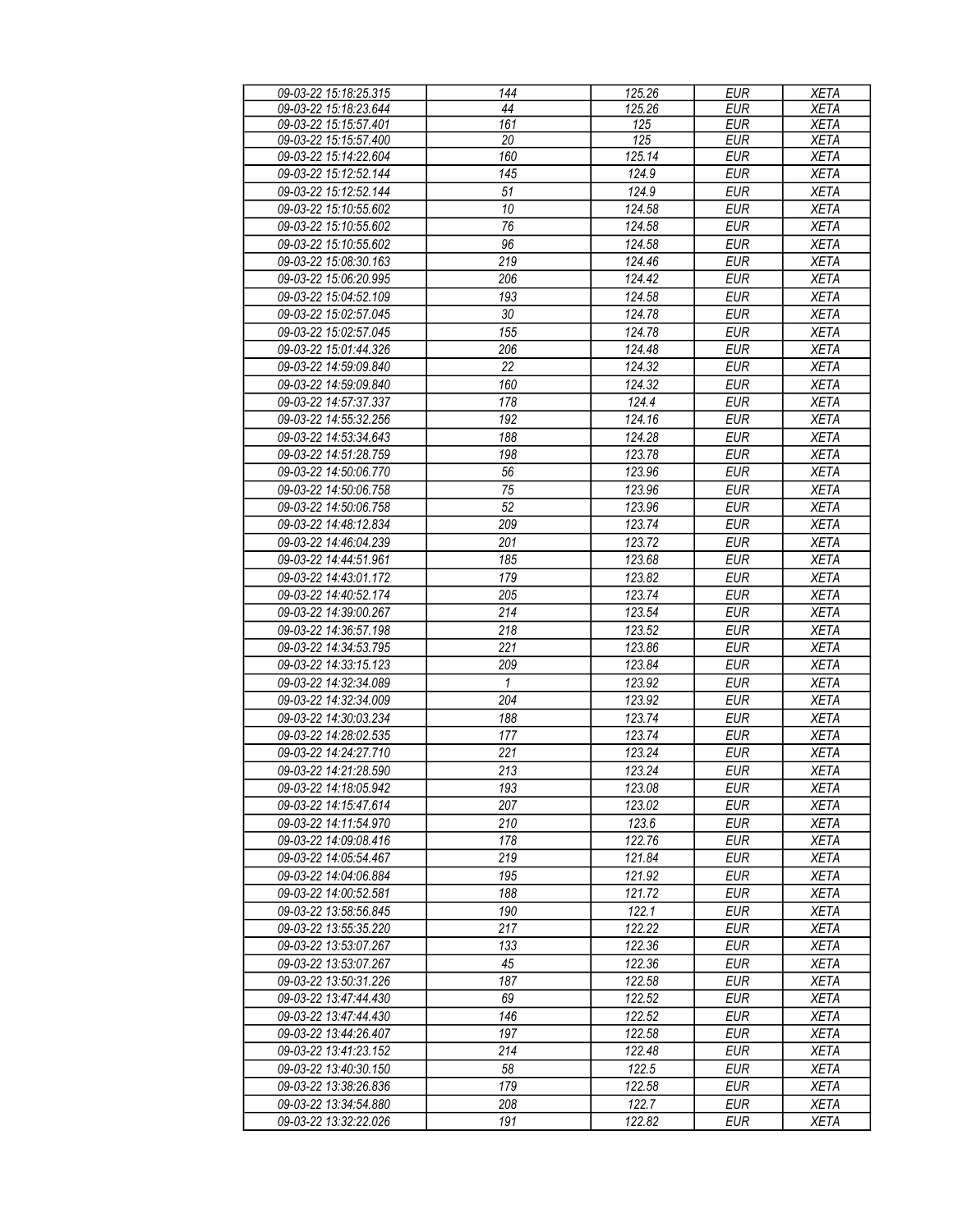| 09-03-22 13:29:40.157 | 220 | 122.74 | EUR        | <b>XETA</b> |
|-----------------------|-----|--------|------------|-------------|
| 09-03-22 13:26:08.338 | 102 | 122.68 | <b>EUR</b> | <b>XETA</b> |
| 09-03-22 13:26:08.338 | 100 | 122.68 | <b>EUR</b> | <b>XETA</b> |
| 09-03-22 13:22:59.636 | 180 | 122.4  | <b>EUR</b> | <b>XETA</b> |
| 09-03-22 13:19:51.056 | 213 | 122.28 | <b>EUR</b> | <b>XETA</b> |
| 09-03-22 13:15:58.250 | 200 | 122.48 | <b>EUR</b> | <b>XETA</b> |
|                       | 203 | 122.46 | <b>EUR</b> |             |
| 09-03-22 13:12:26.940 |     |        |            | <b>XETA</b> |
| 09-03-22 13:10:53.524 | 195 | 122.64 | <b>EUR</b> | <b>XETA</b> |
| 09-03-22 13:05:11.942 | 217 | 122.46 | <b>EUR</b> | <b>XETA</b> |
| 09-03-22 13:02:08.812 | 133 | 122.52 | <b>EUR</b> | <b>XETA</b> |
| 09-03-22 13:02:08.811 | 70  | 122.52 | <b>EUR</b> | <b>XETA</b> |
| 09-03-22 12:58:28.673 | 199 | 122.5  | <b>EUR</b> | <b>XETA</b> |
| 09-03-22 12:54:49.165 | 209 | 122.2  | <b>EUR</b> | <b>XETA</b> |
| 09-03-22 12:50:28.140 | 208 | 121.78 | <b>EUR</b> | <b>XETA</b> |
| 09-03-22 12:45:55.032 | 220 | 121.7  | <b>EUR</b> | <b>XETA</b> |
| 09-03-22 12:42:18.013 | 34  | 121.62 | <b>EUR</b> | <b>XETA</b> |
| 09-03-22 12:42:18.013 | 145 | 121.62 | <b>EUR</b> | <b>XETA</b> |
| 09-03-22 12:39:45.713 | 198 | 121.62 | <b>EUR</b> | <b>XETA</b> |
| 09-03-22 12:35:02.289 | 219 | 121.76 | <b>EUR</b> | <b>XETA</b> |
| 09-03-22 12:30:30.006 | 198 | 121.84 | <b>EUR</b> | <b>XETA</b> |
| 09-03-22 12:26:32.441 | 192 | 121.96 | <b>EUR</b> | <b>XETA</b> |
| 09-03-22 12:22:33.035 | 212 | 121.96 | <b>EUR</b> | <b>XETA</b> |
| 09-03-22 12:19:55.490 | 196 | 121.64 | <b>EUR</b> | <b>XETA</b> |
| 09-03-22 12:14:33.458 | 199 | 121.3  | <b>EUR</b> | <b>XETA</b> |
|                       |     |        |            |             |
| 09-03-22 12:10:10.962 | 205 | 121.2  | <b>EUR</b> | <b>XETA</b> |
| 09-03-22 12:07:08.497 | 186 | 121.4  | <b>EUR</b> | <b>XETA</b> |
| 09-03-22 12:04:37.958 | 202 | 121.36 | <b>EUR</b> | <b>XETA</b> |
| 09-03-22 12:02:34.151 | 182 | 121.2  | <b>EUR</b> | <b>XETA</b> |
| 09-03-22 12:02:31.755 | 214 | 121.22 | <b>EUR</b> | <b>XETA</b> |
| 09-03-22 12:02:29.131 | 213 | 121.3  | <b>EUR</b> | <b>XETA</b> |
| 09-03-22 11:57:48.480 | 192 | 121.14 | <b>EUR</b> | <b>XETA</b> |
| 09-03-22 11:55:28.489 | 23  | 121.38 | <b>EUR</b> | <b>XETA</b> |
| 09-03-22 11:55:28.489 | 166 | 121.38 | <b>EUR</b> | <b>XETA</b> |
| 09-03-22 11:51:44.501 | 199 | 121.28 | <b>EUR</b> | <b>XETA</b> |
| 09-03-22 11:48:56.446 | 180 | 121.18 | <b>EUR</b> | <b>XETA</b> |
| 09-03-22 11:47:32.866 | 21  | 120.84 | <b>EUR</b> | <b>XETA</b> |
| 09-03-22 11:44:15.401 | 187 | 121.5  | <b>EUR</b> | <b>XETA</b> |
| 09-03-22 11:40:21.620 | 210 | 121.94 | <b>EUR</b> | <b>XETA</b> |
| 09-03-22 11:36:53.539 | 197 | 121.84 | <b>EUR</b> | <b>XETA</b> |
| 09-03-22 11:33:38.470 | 186 | 121.98 | <b>EUR</b> | <b>XETA</b> |
| 09-03-22 11:30:22.957 | 105 | 122.08 | EUR        | XETA        |
| 09-03-22 11:30:22.957 | 93  | 122.08 | <b>EUR</b> | <b>XETA</b> |
| 09-03-22 11:27:40.465 | 197 | 122.26 | <b>EUR</b> | <b>XETA</b> |
| 09-03-22 11:24:33.136 | 180 | 122.32 | <b>EUR</b> | <b>XETA</b> |
|                       | 182 |        |            |             |
| 09-03-22 11:21:03.038 |     | 122.26 | <b>EUR</b> | <b>XETA</b> |
| 09-03-22 11:17:37.153 | 220 | 122.3  | <b>EUR</b> | <b>XETA</b> |
| 09-03-22 11:14:37.120 | 187 | 122.24 | <b>EUR</b> | <b>XETA</b> |
| 09-03-22 11:11:52.423 | 191 | 122.46 | <b>EUR</b> | <b>XETA</b> |
| 09-03-22 11:08:39.849 | 211 | 122.34 | <b>EUR</b> | <b>XETA</b> |
| 09-03-22 11:05:20.042 | 220 | 122.56 | EUR        | <b>XETA</b> |
| 09-03-22 11:01:25.740 | 212 | 122.04 | <b>EUR</b> | <b>XETA</b> |
| 09-03-22 10:58:49.764 | 178 | 122.06 | <b>EUR</b> | <b>XETA</b> |
| 09-03-22 10:56:49.758 | 214 | 122.2  | <b>EUR</b> | <b>XETA</b> |
| 09-03-22 10:54:23.983 | 206 | 122.56 | EUR        | <b>XETA</b> |
| 09-03-22 10:52:26.984 | 20  | 122.58 | EUR        | <b>XETA</b> |
| 09-03-22 10:52:26.983 | 175 | 122.58 | <b>EUR</b> | <b>XETA</b> |
| 09-03-22 10:50:21.859 | 198 | 122.7  | <b>EUR</b> | <b>XETA</b> |
| 09-03-22 10:47:51.728 | 208 | 122.88 | EUR        | XETA        |
| 09-03-22 10:45:02.626 | 195 | 122.92 | EUR        | <b>XETA</b> |
| 09-03-22 10:42:23.248 | 184 | 122.78 | EUR        | <b>XETA</b> |
|                       |     |        |            |             |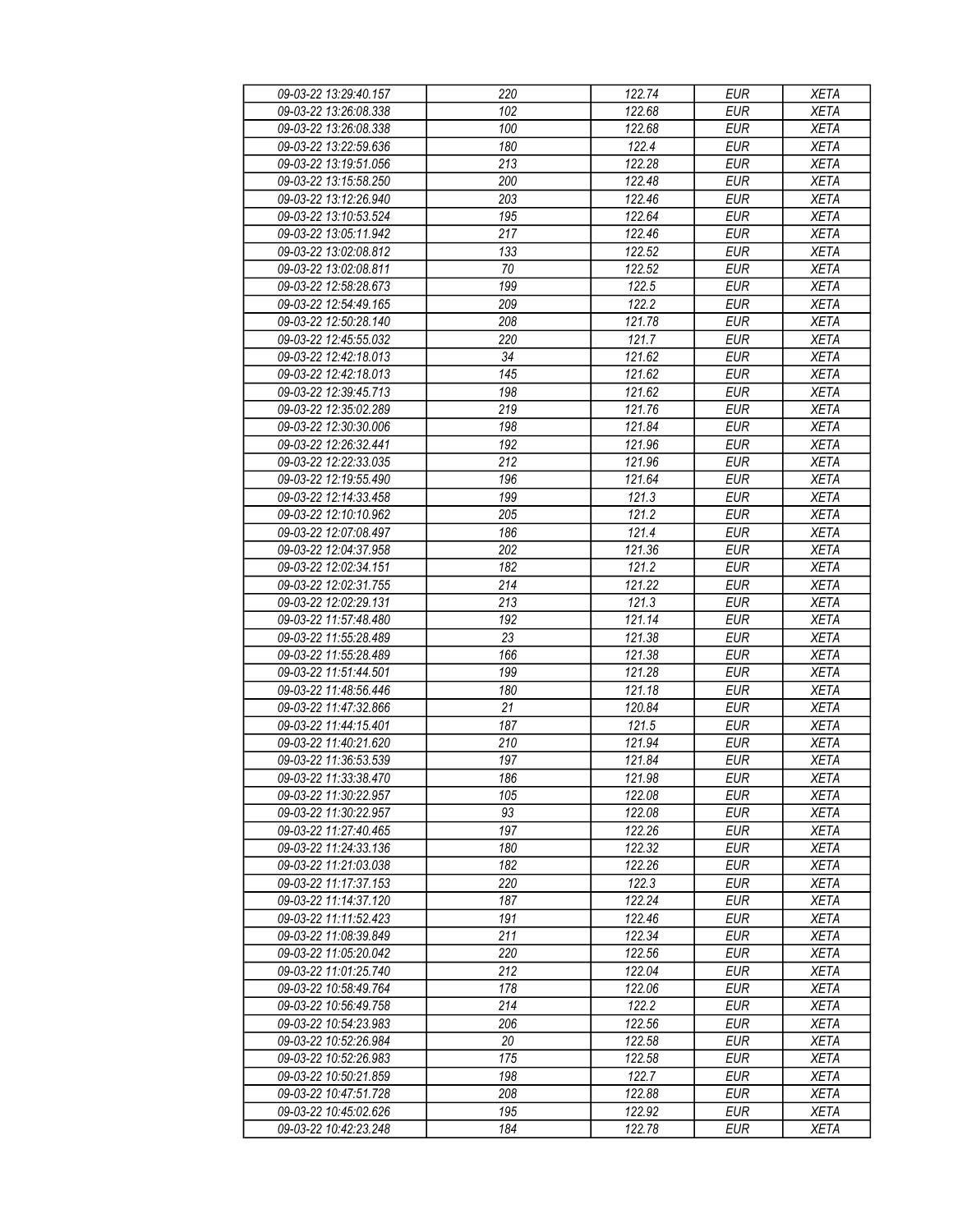| 09-03-22 10:38:18.972 | 215              | 122.72              | <b>EUR</b> | <b>XETA</b> |
|-----------------------|------------------|---------------------|------------|-------------|
| 09-03-22 10:35:24.537 | 197              | 122.68              | <b>EUR</b> | <b>XETA</b> |
| 09-03-22 10:32:45.208 | $\overline{182}$ | 122.84              | <b>EUR</b> | <b>XETA</b> |
| 09-03-22 10:30:12.618 | 182              | 122.54              | <b>EUR</b> | <b>XETA</b> |
| 09-03-22 10:29:31.034 | 40               | 122.42              | <b>EUR</b> | <b>XETA</b> |
| 09-03-22 10:26:10.324 | 186              | 122.14              | <b>EUR</b> | <b>XETA</b> |
| 09-03-22 10:23:56.757 |                  | 122.2               | <b>EUR</b> |             |
|                       | 153              |                     |            | <b>XETA</b> |
| 09-03-22 10:23:54.636 | 37               | 122.2               | <b>EUR</b> | <b>XETA</b> |
| 09-03-22 10:23:54.627 | $\overline{c}$   | 122.2               | <b>EUR</b> | <b>XETA</b> |
| 09-03-22 10:21:03.070 | 177              | 122.02              | <b>EUR</b> | <b>XETA</b> |
| 09-03-22 10:18:43.864 | 210              | 122.48              | <b>EUR</b> | <b>XETA</b> |
| 09-03-22 10:15:39.141 | 188              | 122.18              | <b>EUR</b> | <b>XETA</b> |
| 09-03-22 10:12:53.079 | 14               | $\overline{122.32}$ | <b>EUR</b> | <b>XETA</b> |
| 09-03-22 10:12:53.079 | 180              | 122.3               | <b>EUR</b> | <b>XETA</b> |
| 09-03-22 10:10:20.257 | 197              | $\overline{122.32}$ | <b>EUR</b> | <b>XETA</b> |
| 09-03-22 10:06:50.039 | 212              | 122.26              | <b>EUR</b> | <b>XETA</b> |
| 09-03-22 10:05:03.286 | 187              | 122.38              | <b>EUR</b> | <b>XETA</b> |
| 09-03-22 10:01:20.806 | 217              | 122.24              | <b>EUR</b> | <b>XETA</b> |
| 09-03-22 09:58:54.885 | 216              | 121.98              | <b>EUR</b> | <b>XETA</b> |
| 09-03-22 09:56:21.631 | 190              | 122.04              | <b>EUR</b> | <b>XETA</b> |
| 09-03-22 09:53:34.047 | 204              | 122.38              | <b>EUR</b> | <b>XETA</b> |
| 09-03-22 09:50:49.997 | 205              | 122.16              | <b>EUR</b> | <b>XETA</b> |
| 09-03-22 09:48:27.853 | 195              | 121.94              | <b>EUR</b> | <b>XETA</b> |
| 09-03-22 09:44:52.166 | 216              | 122.5               | <b>EUR</b> | <b>XETA</b> |
|                       |                  |                     |            |             |
| 09-03-22 09:41:34.861 | 177              | 122.34              | <b>EUR</b> | <b>XETA</b> |
| 09-03-22 09:38:54.210 | 205              | 122.34              | <b>EUR</b> | <b>XETA</b> |
| 09-03-22 09:36:13.086 | 182              | 122.12              | <b>EUR</b> | <b>XETA</b> |
| 09-03-22 09:33:45.147 | 188              | 121.66              | <b>EUR</b> | <b>XETA</b> |
| 09-03-22 09:31:15.921 | 179              | 122.04              | <b>EUR</b> | <b>XETA</b> |
| 09-03-22 09:28:42.596 | 188              | 121.82              | <b>EUR</b> | <b>XETA</b> |
| 09-03-22 09:26:32.941 | 187              | 121.76              | <b>EUR</b> | <b>XETA</b> |
| 09-03-22 09:23:58.234 | 180              | 121.56              | <b>EUR</b> | <b>XETA</b> |
| 09-03-22 09:20:58.357 | 216              | 120.96              | <b>EUR</b> | <b>XETA</b> |
| 09-03-22 09:19:28.498 | 216              | 121                 | <b>EUR</b> | <b>XETA</b> |
| 09-03-22 09:16:01.121 | 205              | 120.82              | <b>EUR</b> | <b>XETA</b> |
| 09-03-22 09:13:15.399 | 201              | 120.58              | <b>EUR</b> | <b>XETA</b> |
| 09-03-22 09:11:20.164 | 212              | 121.1               | <b>EUR</b> | <b>XETA</b> |
| 09-03-22 09:08:11.365 | 217              | 121.14              | <b>EUR</b> | <b>XETA</b> |
| 09-03-22 09:05:50.163 | 204              | 120.96              | <b>EUR</b> | <b>XETA</b> |
| 09-03-22 09:03:28.624 | 8                | 121.12              | <b>EUR</b> | <b>XETA</b> |
| 09-03-22 09:03:28.624 | 207              | 121.12              | EUR        | XETA        |
| 09-03-22 09:00:58.443 | 219              | 120.82              | <b>EUR</b> | <b>XETA</b> |
| 09-03-22 08:58:21.409 | 218              | 120.52              | <b>EUR</b> | <b>XETA</b> |
| 09-03-22 08:56:06.815 | 188              | 120.96              | <b>EUR</b> | <b>XETA</b> |
|                       |                  |                     |            |             |
| 09-03-22 08:54:20.592 | 180              | 120.9               | <b>EUR</b> | <b>XETA</b> |
| 09-03-22 08:52:16.240 | 191              | 120.7               | <b>EUR</b> | <b>XETA</b> |
| 09-03-22 08:50:07.128 | 178              | 120.68              | <b>EUR</b> | <b>XETA</b> |
| 09-03-22 08:47:39.149 | 43               | 120.8               | <b>EUR</b> | <b>XETA</b> |
| 09-03-22 08:47:39.149 | 126              | 120.8               | <b>EUR</b> | <b>XETA</b> |
| 09-03-22 08:47:39.149 | 41               | 120.8               | EUR        | <b>XETA</b> |
| 09-03-22 08:47:32.325 | 111              | 120.98              | <b>EUR</b> | <b>XETA</b> |
| 09-03-22 08:47:19.076 | 180              | 120.9               | <b>EUR</b> | <b>XETA</b> |
| 09-03-22 08:46:47.798 | 217              | 120.94              | <b>EUR</b> | <b>XETA</b> |
| 09-03-22 08:46:45.808 | 183              | 121                 | EUR        | <b>XETA</b> |
| 09-03-22 08:46:24.961 | 189              | 121.12              | EUR        | <b>XETA</b> |
| 09-03-22 08:46:03.976 | 117              | 121.02              | <b>EUR</b> | <b>XETA</b> |
| 09-03-22 08:46:03.976 | 89               | 121.02              | <b>EUR</b> | <b>XETA</b> |
| 09-03-22 08:45:57.857 | 22               | 121.08              | EUR        | XETA        |
| 09-03-22 08:45:57.857 | 159              | 121.08              | EUR        | <b>XETA</b> |
|                       | 191              |                     |            | <b>XETA</b> |
| 09-03-22 08:45:37.865 |                  | 121.08              | EUR        |             |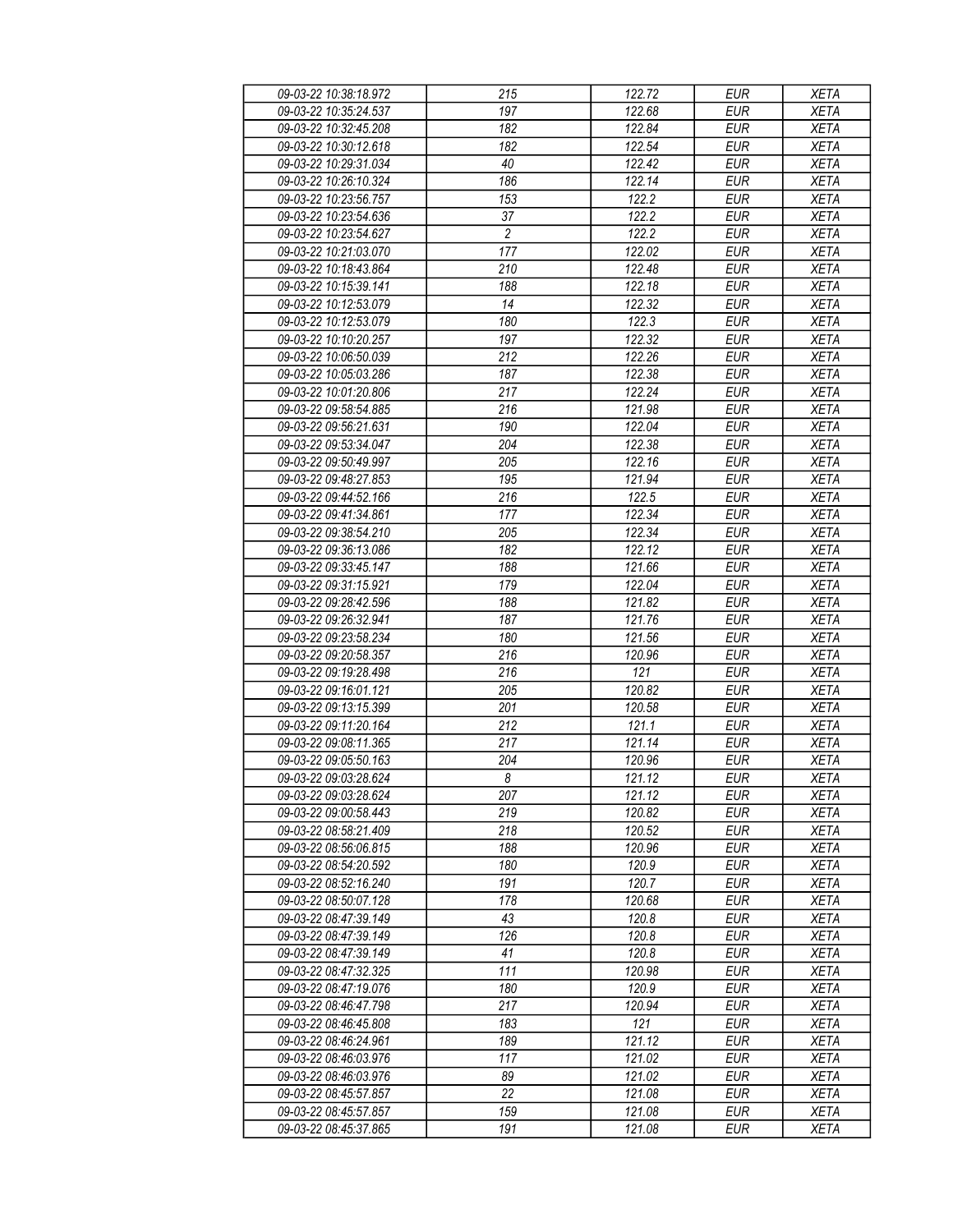| 09-03-22 08:45:20.064 | 187 | 121.16 | <b>EUR</b> | <b>XETA</b> |
|-----------------------|-----|--------|------------|-------------|
| 09-03-22 08:45:01.470 | 172 | 121.24 | EUR        | <b>XETA</b> |
| 09-03-22 08:45:01.470 | 13  | 121.24 | EUR        | <b>XETA</b> |
| 09-03-22 08:44:40.627 | 61  | 121.3  | EUR        | XETA        |
| 09-03-22 08:44:40.627 | 133 | 121.3  | EUR        | XETA        |
| 09-03-22 08:44:40.627 |     | 121.3  | EUR        | XETA        |
| 09-03-22 08:44:13.886 | 179 | 121.34 | EUR        | XETA        |
| 09-03-22 08:44:02.203 | 189 | 121.34 | EUR        | <b>XETA</b> |
| 09-03-22 08:43:49.873 | 191 | 121.28 | EUR        | <b>XETA</b> |
| 09-03-22 08:43:32.351 | 209 | 121.22 | <b>EUR</b> | <b>XETA</b> |
| 09-03-22 08:43:32.351 | 187 | 121.22 | EUR        | <b>XETA</b> |
| 09-03-22 08:42:39.034 | 204 | 121.4  | EUR        | <b>XETA</b> |
| 09-03-22 08:42:10.103 | 216 | 121.26 | EUR        | <b>XETA</b> |
|                       |     |        |            |             |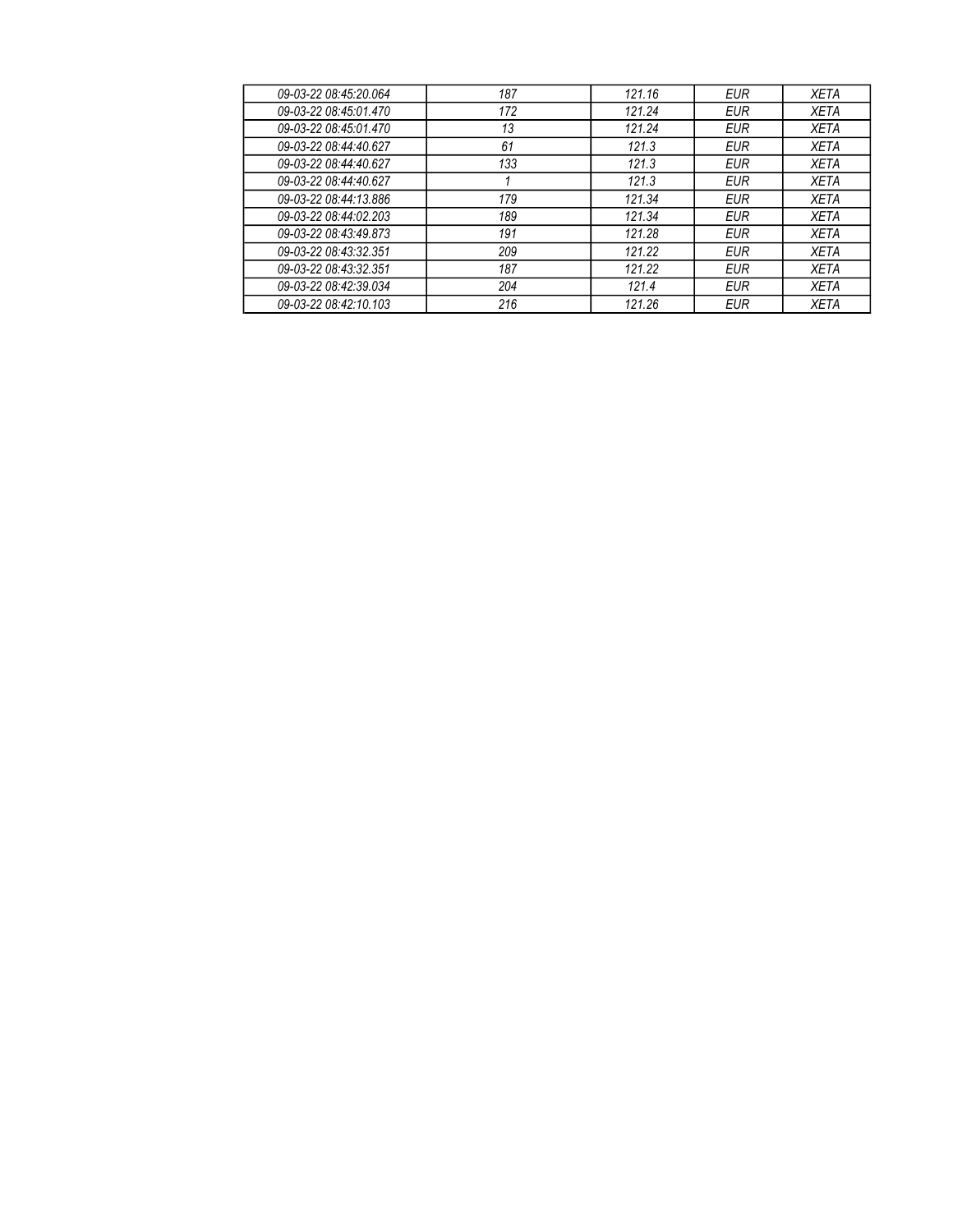## Each order relating to the buy-back programme above according to Art. 5 sec. 3 MAR in conjunction with Art. 25 sec. 1 and 2 MiFiR

In red colour are the fields according to Table 2 of the Annex of Del. Regulation (EU) 2017/580; alternatively you may report the

| Date and Time according to field 9 | <b>Segment MIC code</b><br>according to field 16 | <b>Transaction price</b><br>according to field 28 | <b>Price currency according</b><br>to field 29 | <b>Buy-sell indicator</b><br>according to field 32 |
|------------------------------------|--------------------------------------------------|---------------------------------------------------|------------------------------------------------|----------------------------------------------------|
| 09-03-22 16:23:59.850              | <b>XETA</b>                                      | 126.28                                            | <b>EUR</b>                                     | <b>BUY</b>                                         |
| 09-03-22 16:23:59.843              | <b>XETA</b>                                      | 126.28                                            | <b>EUR</b>                                     | <b>BUY</b>                                         |
| 09-03-22 16:23:59.828              | <b>XETA</b>                                      | 126.28                                            | <b>EUR</b>                                     | <b>BUY</b>                                         |
| 09-03-22 16:23:57.239              | <b>XETA</b>                                      | 126.26                                            | <b>EUR</b>                                     | <b>BUY</b>                                         |
| 09-03-22 16:23:38.325              | <b>XETA</b>                                      | 126.24                                            | <b>EUR</b>                                     | <b>BUY</b>                                         |
| 09-03-22 16:22:23.902              | <b>XETA</b>                                      | 126.08                                            | <b>EUR</b>                                     | <b>BUY</b>                                         |
| 09-03-22 16:20:59.448              | <b>XETA</b>                                      | 126.34                                            | <b>EUR</b>                                     | <b>BUY</b>                                         |
| 09-03-22 16:19:33.770              | <b>XETA</b>                                      | 126.28                                            | <b>EUR</b>                                     | <b>BUY</b>                                         |
| 09-03-22 16:18:00.390              | <b>XETA</b>                                      | 126.02                                            | <b>EUR</b>                                     | <b>BUY</b>                                         |
| 09-03-22 16:16:22.900              | <b>XETA</b>                                      | 125.8                                             | <b>EUR</b>                                     | <b>BUY</b>                                         |
| 09-03-22 16:14:15.939              | <b>XETA</b>                                      | 125.78                                            | <b>EUR</b>                                     | <b>BUY</b>                                         |
| 09-03-22 16:12:35.213              | <b>XETA</b>                                      | 126.28                                            | <b>EUR</b>                                     | <b>BUY</b>                                         |
| 09-03-22 16:11:02.084              | <b>XETA</b>                                      | 126.5                                             | <b>EUR</b>                                     | <b>BUY</b>                                         |
| 09-03-22 16:11:02.077              | <b>XETA</b>                                      | 126.5                                             | <b>EUR</b>                                     | <b>BUY</b>                                         |
| 09-03-22 16:08:57.839              | <b>XETA</b>                                      | 126.94                                            | <b>EUR</b>                                     | <b>BUY</b>                                         |
| 09-03-22 16:07:29.519              | <b>XETA</b>                                      | 126.52                                            | <b>EUR</b>                                     | <b>BUY</b>                                         |
| 09-03-22 16:06:00.041              | <b>XETA</b>                                      | 126.16                                            | <b>EUR</b>                                     | <b>BUY</b>                                         |
| 09-03-22 16:04:02.946              | <b>XETA</b>                                      | 126.58                                            | <b>EUR</b>                                     | <b>BUY</b>                                         |
| 09-03-22 16:01:56.762              | <b>XETA</b>                                      | 126.5                                             | <b>EUR</b>                                     | <b>BUY</b>                                         |
| 09-03-22 16:00:15.309              | <b>XETA</b>                                      | 127.04                                            | <b>EUR</b>                                     | <b>BUY</b>                                         |
| 09-03-22 15:59:07.488              | <b>XETA</b>                                      | 127.08                                            | <b>EUR</b>                                     | <b>BUY</b>                                         |
| 09-03-22 15:56:47.120              | <b>XETA</b>                                      | 126.64                                            | <b>EUR</b>                                     | <b>BUY</b>                                         |
| 09-03-22 15:54:59.429              | <b>XETA</b>                                      | 126.56                                            | <b>EUR</b>                                     | <b>BUY</b>                                         |
| 09-03-22 15:53:02.780              | <b>XETA</b>                                      | 126.72                                            | <b>EUR</b>                                     | <b>BUY</b>                                         |
| 09-03-22 15:53:02.780              | <b>XETA</b>                                      | 126.72                                            | <b>EUR</b>                                     | <b>BUY</b>                                         |
| 09-03-22 15:51:55.874              | <b>XETA</b>                                      | 126.66                                            | <b>EUR</b>                                     | <b>BUY</b>                                         |
| 09-03-22 15:49:53.668              | <b>XETA</b>                                      | 126.96                                            | <b>EUR</b>                                     | <b>BUY</b>                                         |
| 09-03-22 15:48:41.576              | <b>XETA</b>                                      | 126.8                                             | <b>EUR</b>                                     | <b>BUY</b>                                         |
| 09-03-22 15:48:41.567              | <b>XETA</b>                                      | 126.8                                             | <b>EUR</b>                                     | <b>BUY</b>                                         |
| 09-03-22 15:46:02.622              | <b>XETA</b>                                      | 126.76                                            | <b>EUR</b>                                     | <b>BUY</b>                                         |
| 09-03-22 15:43:55.209              | <b>XETA</b>                                      | 126.56                                            | <b>EUR</b>                                     | <b>BUY</b>                                         |
| 09-03-22 15:41:53.195              | <b>XETA</b>                                      | 126.54                                            | <b>EUR</b>                                     | <b>BUY</b>                                         |
| 09-03-22 15:41:53.195              | <b>XETA</b>                                      | 126.54                                            | <b>EUR</b>                                     | <b>BUY</b>                                         |
| 09-03-22 15:40:53.150              | <b>XETA</b>                                      | 126.74                                            | <b>EUR</b>                                     | <b>BUY</b>                                         |
| 09-03-22 15:38:08.755              | <b>XETA</b>                                      | 126.52                                            | <b>EUR</b>                                     | <b>BUY</b>                                         |
| 09-03-22 15:34:13.230              | <b>XETA</b>                                      | 125.68                                            | <b>EUR</b>                                     | <b>BUY</b>                                         |
| 09-03-22 15:34:13.230              | <b>XETA</b>                                      | 125.68                                            | <b>EUR</b>                                     | <b>BUY</b>                                         |
| 09-03-22 15:34:13.230              | <b>XETA</b>                                      | 125.68                                            | <b>EUR</b>                                     | <b>BUY</b>                                         |
| 09-03-22 15:34:13.230              | <b>XETA</b>                                      | 125.68                                            | <b>EUR</b>                                     | <b>BUY</b>                                         |
| 09-03-22 15:34:13.230              | <b>XETA</b>                                      | 125.68                                            | <b>EUR</b>                                     | <b>BUY</b>                                         |
| 09-03-22 15:31:51.245              | <b>XETA</b>                                      | 125.7                                             | <b>EUR</b>                                     | <b>BUY</b>                                         |
| 09-03-22 15:31:51.245              | <b>XETA</b>                                      | 125.7                                             | <b>EUR</b>                                     | <b>BUY</b>                                         |
| 09-03-22 15:30:06.943              | <b>XETA</b>                                      | 125.7                                             | <b>EUR</b>                                     | <b>BUY</b>                                         |
| 09-03-22 15:30:06.943              | <b>XETA</b>                                      | 125.7                                             | <b>EUR</b>                                     | <b>BUY</b>                                         |
| 09-03-22 15:28:38.568              | <b>XETA</b>                                      | 125.52                                            | <b>EUR</b>                                     | <b>BUY</b>                                         |
| 09-03-22 15:28:37.258              | <b>XETA</b>                                      | 125.52                                            | <b>EUR</b>                                     | <b>BUY</b>                                         |
| 09-03-22 15:28:37.255              | <b>XETA</b>                                      | 125.52                                            | <b>EUR</b>                                     | <b>BUY</b>                                         |
| 09-03-22 15:28:37.242              | <b>XETA</b>                                      | 125.52                                            | <b>EUR</b>                                     | <b>BUY</b>                                         |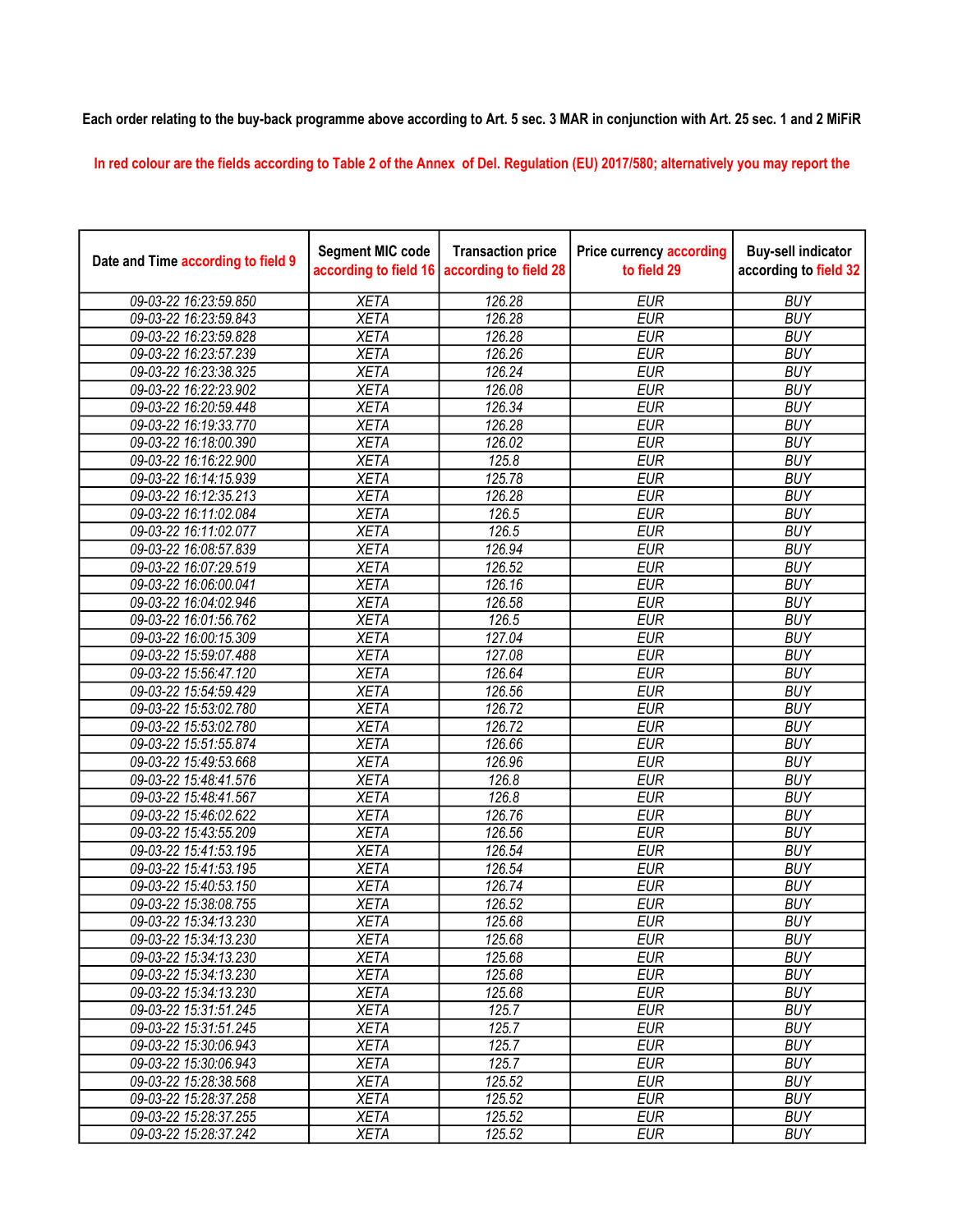| 09-03-22 15:25:40.895 | <b>XETA</b> | 125.64           | <b>EUR</b> | <b>BUY</b> |
|-----------------------|-------------|------------------|------------|------------|
| 09-03-22 15:25:40.895 | <b>XETA</b> | 125.64           | <b>EUR</b> | <b>BUY</b> |
| 09-03-22 15:24:32.344 | <b>XETA</b> | 125.78           | <b>EUR</b> | <b>BUY</b> |
| 09-03-22 15:21:55.966 | <b>XETA</b> | 125.62           | <b>EUR</b> | <b>BUY</b> |
| 09-03-22 15:21:55.912 | <b>XETA</b> | 125.62           | <b>EUR</b> | <b>BUY</b> |
| 09-03-22 15:21:55.847 | <b>XETA</b> | 125.62           | <b>EUR</b> | <b>BUY</b> |
| 09-03-22 15:19:34.103 | <b>XETA</b> | 125.3            | <b>EUR</b> | <b>BUY</b> |
| 09-03-22 15:18:25.315 | <b>XETA</b> | 125.26           | <b>EUR</b> | <b>BUY</b> |
| 09-03-22 15:18:25.315 | <b>XETA</b> | 125.26           | <b>EUR</b> | <b>BUY</b> |
| 09-03-22 15:18:23.644 | <b>XETA</b> | 125.26           | <b>EUR</b> | <b>BUY</b> |
| 09-03-22 15:15:57.401 | <b>XETA</b> | $\overline{125}$ | <b>EUR</b> | <b>BUY</b> |
| 09-03-22 15:15:57.400 | <b>XETA</b> | 125              | <b>EUR</b> | <b>BUY</b> |
| 09-03-22 15:14:22.604 | <b>XETA</b> | 125.14           | <b>EUR</b> | <b>BUY</b> |
| 09-03-22 15:12:52.144 | <b>XETA</b> | 124.9            | <b>EUR</b> | <b>BUY</b> |
| 09-03-22 15:12:52.144 | <b>XETA</b> | 124.9            | <b>EUR</b> | <b>BUY</b> |
| 09-03-22 15:10:55.602 | <b>XETA</b> | 124.58           | <b>EUR</b> | <b>BUY</b> |
| 09-03-22 15:10:55.602 | <b>XETA</b> | 124.58           | <b>EUR</b> | <b>BUY</b> |
| 09-03-22 15:10:55.602 | <b>XETA</b> | 124.58           | <b>EUR</b> | <b>BUY</b> |
| 09-03-22 15:08:30.163 | <b>XETA</b> | 124.46           | <b>EUR</b> | <b>BUY</b> |
| 09-03-22 15:06:20.995 | <b>XETA</b> | 124.42           | <b>EUR</b> | <b>BUY</b> |
| 09-03-22 15:04:52.109 | <b>XETA</b> | 124.58           | <b>EUR</b> | <b>BUY</b> |
| 09-03-22 15:02:57.045 | <b>XETA</b> | 124.78           | <b>EUR</b> | <b>BUY</b> |
| 09-03-22 15:02:57.045 | <b>XETA</b> | 124.78           | <b>EUR</b> | <b>BUY</b> |
| 09-03-22 15:01:44.326 | <b>XETA</b> | 124.48           | <b>EUR</b> | <b>BUY</b> |
| 09-03-22 14:59:09.840 | <b>XETA</b> | 124.32           | <b>EUR</b> | <b>BUY</b> |
| 09-03-22 14:59:09.840 | <b>XETA</b> | 124.32           | <b>EUR</b> | <b>BUY</b> |
| 09-03-22 14:57:37.337 | <b>XETA</b> | 124.4            | <b>EUR</b> | <b>BUY</b> |
| 09-03-22 14:55:32.256 | <b>XETA</b> | 124.16           | <b>EUR</b> | <b>BUY</b> |
| 09-03-22 14:53:34.643 | <b>XETA</b> | 124.28           | <b>EUR</b> | <b>BUY</b> |
|                       |             | 123.78           | <b>EUR</b> | <b>BUY</b> |
| 09-03-22 14:51:28.759 | <b>XETA</b> |                  |            |            |
| 09-03-22 14:50:06.770 | <b>XETA</b> | 123.96           | <b>EUR</b> | <b>BUY</b> |
| 09-03-22 14:50:06.758 | <b>XETA</b> | 123.96           | <b>EUR</b> | <b>BUY</b> |
| 09-03-22 14:50:06.758 | <b>XETA</b> | 123.96           | <b>EUR</b> | <b>BUY</b> |
| 09-03-22 14:48:12.834 | <b>XETA</b> | 123.74           | <b>EUR</b> | <b>BUY</b> |
| 09-03-22 14:46:04.239 | <b>XETA</b> | 123.72           | <b>EUR</b> | <b>BUY</b> |
| 09-03-22 14:44:51.961 | <b>XETA</b> | 123.68           | <b>EUR</b> | <b>BUY</b> |
| 09-03-22 14:43:01.172 | <b>XETA</b> | 123.82           | <b>EUR</b> | <b>BUY</b> |
| 09-03-22 14:40:52.174 | <b>XETA</b> | 123.74           | EUR        | <b>BUY</b> |
| 09-03-22 14:39:00.267 | <b>XETA</b> | 123.54           | EUR        | <b>BUY</b> |
| 09-03-22 14:36:57.198 | <b>XETA</b> | 123.52           | <b>EUR</b> | <b>BUY</b> |
| 09-03-22 14:34:53.795 | <b>XETA</b> | 123.86           | <b>EUR</b> | <b>BUY</b> |
| 09-03-22 14:33:15.123 | <b>XETA</b> | 123.84           | <b>EUR</b> | <b>BUY</b> |
| 09-03-22 14:32:34.089 | <b>XETA</b> | 123.92           | <b>EUR</b> | <b>BUY</b> |
| 09-03-22 14:32:34.009 | <b>XETA</b> | 123.92           | <b>EUR</b> | <b>BUY</b> |
| 09-03-22 14:30:03.234 | <b>XETA</b> | 123.74           | <b>EUR</b> | <b>BUY</b> |
| 09-03-22 14:28:02.535 | <b>XETA</b> | 123.74           | <b>EUR</b> | <b>BUY</b> |
| 09-03-22 14:24:27.710 | <b>XETA</b> | 123.24           | <b>EUR</b> | <b>BUY</b> |
| 09-03-22 14:21:28.590 | <b>XETA</b> | 123.24           | <b>EUR</b> | <b>BUY</b> |
| 09-03-22 14:18:05.942 | <b>XETA</b> | 123.08           | <b>EUR</b> | <b>BUY</b> |
| 09-03-22 14:15:47.614 | <b>XETA</b> | 123.02           | <b>EUR</b> | <b>BUY</b> |
| 09-03-22 14:11:54.970 | <b>XETA</b> | 123.6            | <b>EUR</b> | <b>BUY</b> |
| 09-03-22 14:09:08.416 | <b>XETA</b> | 122.76           | <b>EUR</b> | <b>BUY</b> |
| 09-03-22 14:05:54.467 | <b>XETA</b> | 121.84           | <b>EUR</b> | <b>BUY</b> |
|                       |             |                  |            |            |
| 09-03-22 14:04:06.884 | XETA        | 121.92           | <b>EUR</b> | <b>BUY</b> |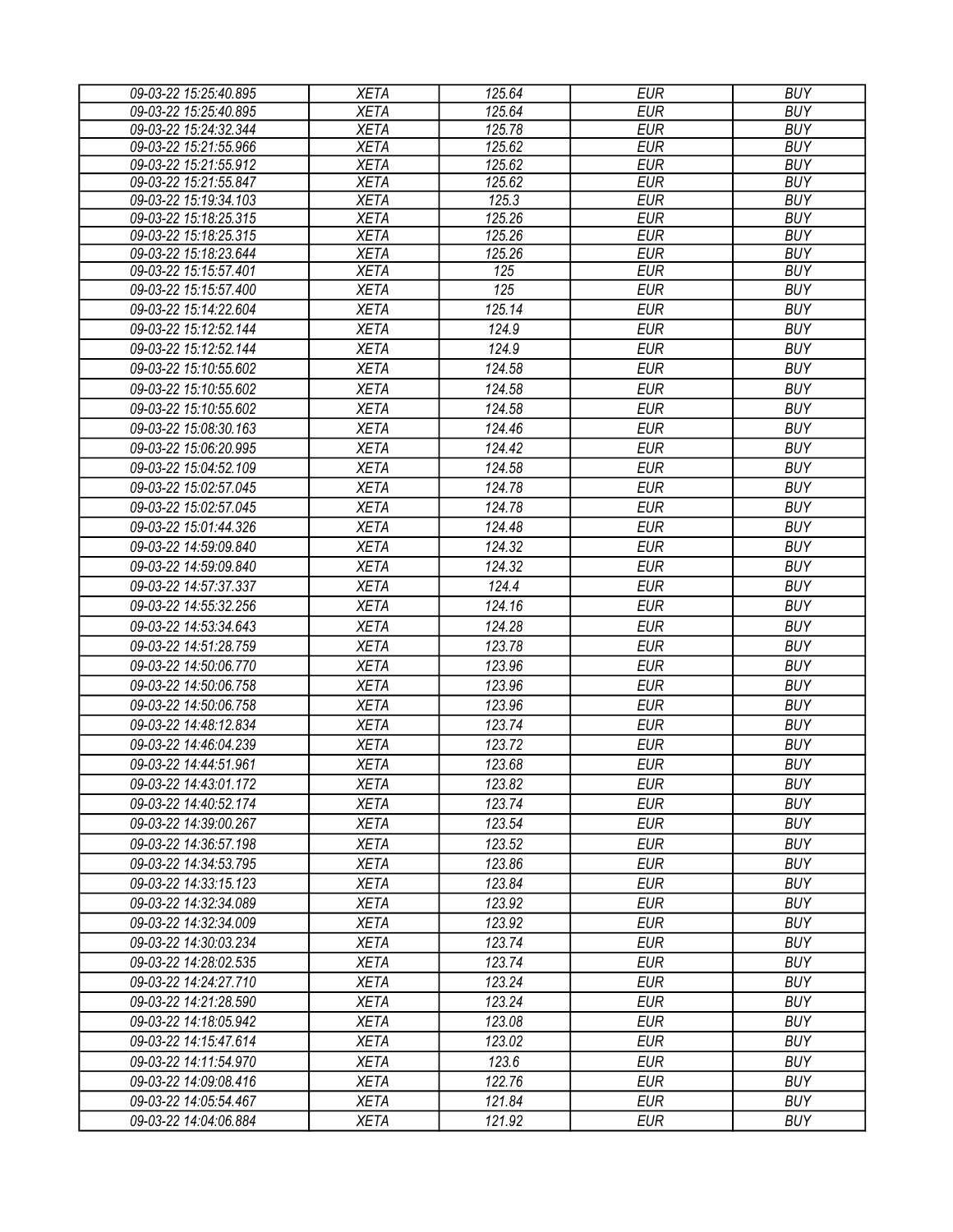| 09-03-22 14:00:52.581                          | XETA        | 121.72 | <b>EUR</b> | <b>BUY</b>               |
|------------------------------------------------|-------------|--------|------------|--------------------------|
| 09-03-22 13:58:56.845                          | <b>XETA</b> | 122.1  | <b>EUR</b> | <b>BUY</b>               |
| 09-03-22 13:55:35.220                          | <b>XETA</b> | 122.22 | <b>EUR</b> | <b>BUY</b>               |
| 09-03-22 13:53:07.267                          | <b>XETA</b> | 122.36 | <b>EUR</b> | <b>BUY</b>               |
| 09-03-22 13:53:07.267                          | <b>XETA</b> | 122.36 | <b>EUR</b> | <b>BUY</b>               |
| 09-03-22 13:50:31.226                          | <b>XETA</b> | 122.58 | <b>EUR</b> | <b>BUY</b>               |
| 09-03-22 13:47:44.430                          | <b>XETA</b> | 122.52 | <b>EUR</b> | <b>BUY</b>               |
| 09-03-22 13:47:44.430                          | <b>XETA</b> | 122.52 | <b>EUR</b> | <b>BUY</b>               |
| 09-03-22 13:44:26.407                          | <b>XETA</b> | 122.58 | <b>EUR</b> | <b>BUY</b>               |
| 09-03-22 13:41:23.152                          | <b>XETA</b> | 122.48 | <b>EUR</b> | <b>BUY</b>               |
| 09-03-22 13:40:30.150                          | <b>XETA</b> | 122.5  | <b>EUR</b> | <b>BUY</b>               |
| 09-03-22 13:38:26.836                          | <b>XETA</b> | 122.58 | <b>EUR</b> | <b>BUY</b>               |
| 09-03-22 13:34:54.880                          | <b>XETA</b> | 122.7  | <b>EUR</b> | <b>BUY</b>               |
| 09-03-22 13:32:22.026                          | <b>XETA</b> | 122.82 | <b>EUR</b> | <b>BUY</b>               |
| 09-03-22 13:29:40.157                          | <b>XETA</b> | 122.74 | <b>EUR</b> | <b>BUY</b>               |
| 09-03-22 13:26:08.338                          | <b>XETA</b> | 122.68 | <b>EUR</b> | <b>BUY</b>               |
| 09-03-22 13:26:08.338                          | <b>XETA</b> | 122.68 | <b>EUR</b> | <b>BUY</b>               |
| 09-03-22 13:22:59.636                          | <b>XETA</b> | 122.4  | <b>EUR</b> | <b>BUY</b>               |
| 09-03-22 13:19:51.056                          | <b>XETA</b> | 122.28 | <b>EUR</b> | <b>BUY</b>               |
| 09-03-22 13:15:58.250                          | <b>XETA</b> | 122.48 | <b>EUR</b> | <b>BUY</b>               |
| 09-03-22 13:12:26.940                          | <b>XETA</b> | 122.46 | <b>EUR</b> | <b>BUY</b>               |
| 09-03-22 13:10:53.524                          | <b>XETA</b> | 122.64 | <b>EUR</b> | <b>BUY</b>               |
| 09-03-22 13:05:11.942                          | <b>XETA</b> | 122.46 | <b>EUR</b> | <b>BUY</b>               |
| 09-03-22 13:02:08.812                          | <b>XETA</b> | 122.52 | <b>EUR</b> | <b>BUY</b>               |
| 09-03-22 13:02:08.811                          | <b>XETA</b> | 122.52 | <b>EUR</b> | <b>BUY</b>               |
| 09-03-22 12:58:28.673                          | <b>XETA</b> | 122.5  | EUR        | <b>BUY</b>               |
| 09-03-22 12:54:49.165                          | <b>XETA</b> | 122.2  | <b>EUR</b> | <b>BUY</b>               |
| 09-03-22 12:50:28.140                          | <b>XETA</b> | 121.78 | <b>EUR</b> | <b>BUY</b>               |
| 09-03-22 12:45:55.032                          | <b>XETA</b> | 121.7  | <b>EUR</b> | <b>BUY</b>               |
| 09-03-22 12:42:18.013                          | <b>XETA</b> | 121.62 | <b>EUR</b> | <b>BUY</b>               |
| 09-03-22 12:42:18.013                          | <b>XETA</b> | 121.62 | <b>EUR</b> | <b>BUY</b>               |
| 09-03-22 12:39:45.713                          | <b>XETA</b> | 121.62 | <b>EUR</b> | <b>BUY</b>               |
| 09-03-22 12:35:02.289                          | <b>XETA</b> | 121.76 | <b>EUR</b> | <b>BUY</b>               |
|                                                |             |        | <b>EUR</b> | <b>BUY</b>               |
| 09-03-22 12:30:30.006<br>09-03-22 12:26:32.441 | <b>XETA</b> | 121.84 | <b>EUR</b> |                          |
|                                                | <b>XETA</b> | 121.96 |            | <b>BUY</b>               |
| 09-03-22 12:22:33.035                          | <b>XETA</b> | 121.96 | <b>EUR</b> | <b>BUY</b>               |
| 09-03-22 12:19:55.490                          | <b>XETA</b> | 121.64 | <b>EUR</b> | <b>BUY</b>               |
| 09-03-22 12:14:33.458                          | <b>XETA</b> | 121.3  | <b>EUR</b> | <b>BUY</b>               |
| 09-03-22 12:10:10.962                          | <b>XETA</b> | 121.2  | <b>EUR</b> | <b>BUY</b><br><b>BUY</b> |
| 09-03-22 12:07:08.497                          | <b>XETA</b> | 121.4  | <b>EUR</b> |                          |
| 09-03-22 12:04:37.958                          | <b>XETA</b> | 121.36 | <b>EUR</b> | <b>BUY</b>               |
| 09-03-22 12:02:34.151                          | <b>XETA</b> | 121.2  | <b>EUR</b> | <b>BUY</b>               |
| 09-03-22 12:02:31.755                          | <b>XETA</b> | 121.22 | <b>EUR</b> | <b>BUY</b>               |
| 09-03-22 12:02:29.131                          | <b>XETA</b> | 121.3  | <b>EUR</b> | <b>BUY</b>               |
| 09-03-22 11:57:48.480                          | <b>XETA</b> | 121.14 | <b>EUR</b> | <b>BUY</b>               |
| 09-03-22 11:55:28.489                          | <b>XETA</b> | 121.38 | <b>EUR</b> | <b>BUY</b>               |
| 09-03-22 11:55:28.489                          | <b>XETA</b> | 121.38 | <b>EUR</b> | <b>BUY</b>               |
| 09-03-22 11:51:44.501                          | <b>XETA</b> | 121.28 | <b>EUR</b> | <b>BUY</b>               |
| 09-03-22 11:48:56.446                          | <b>XETA</b> | 121.18 | <b>EUR</b> | <b>BUY</b>               |
| 09-03-22 11:47:32.866                          | <b>XETA</b> | 120.84 | <b>EUR</b> | <b>BUY</b>               |
| 09-03-22 11:44:15.401                          | <b>XETA</b> | 121.5  | EUR        | <b>BUY</b>               |
| 09-03-22 11:40:21.620                          | <b>XETA</b> | 121.94 | <b>EUR</b> | <b>BUY</b>               |
| 09-03-22 11:36:53.539                          | <b>XETA</b> | 121.84 | <b>EUR</b> | <b>BUY</b>               |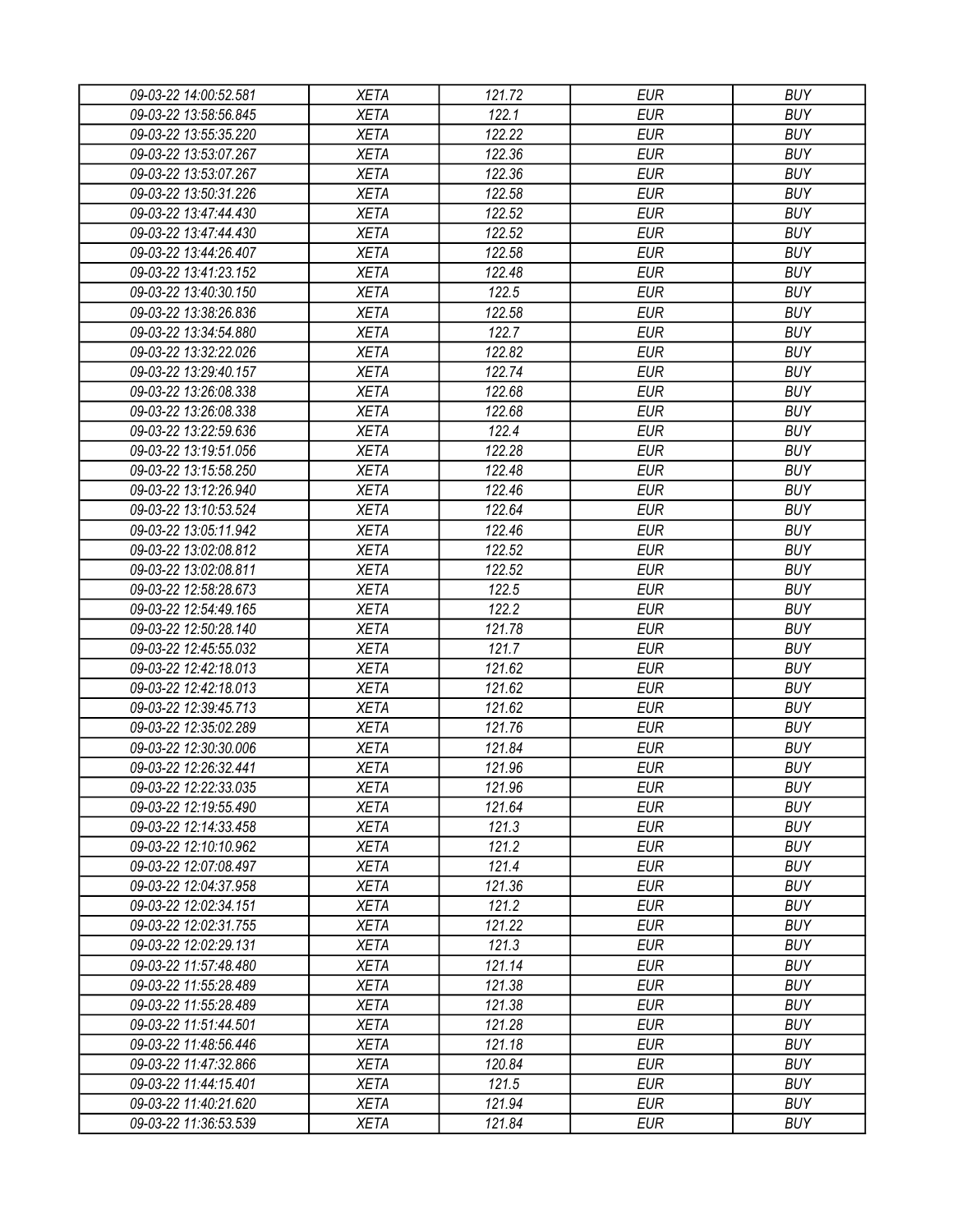| 09-03-22 11:33:38.470 | XETA        | 121.98 | <b>EUR</b> | <b>BUY</b> |
|-----------------------|-------------|--------|------------|------------|
| 09-03-22 11:30:22.957 | <b>XETA</b> | 122.08 | <b>EUR</b> | <b>BUY</b> |
| 09-03-22 11:30:22.957 | <b>XETA</b> | 122.08 | <b>EUR</b> | <b>BUY</b> |
| 09-03-22 11:27:40.465 | <b>XETA</b> | 122.26 | <b>EUR</b> | <b>BUY</b> |
| 09-03-22 11:24:33.136 | <b>XETA</b> | 122.32 | <b>EUR</b> | <b>BUY</b> |
| 09-03-22 11:21:03.038 | <b>XETA</b> | 122.26 | <b>EUR</b> | <b>BUY</b> |
| 09-03-22 11:17:37.153 | <b>XETA</b> | 122.3  | <b>EUR</b> | <b>BUY</b> |
| 09-03-22 11:14:37.120 | <b>XETA</b> | 122.24 | <b>EUR</b> | <b>BUY</b> |
| 09-03-22 11:11:52.423 | <b>XETA</b> | 122.46 | <b>EUR</b> | <b>BUY</b> |
| 09-03-22 11:08:39.849 | <b>XETA</b> | 122.34 | <b>EUR</b> | <b>BUY</b> |
| 09-03-22 11:05:20.042 | <b>XETA</b> | 122.56 | <b>EUR</b> | <b>BUY</b> |
| 09-03-22 11:01:25.740 | <b>XETA</b> | 122.04 | <b>EUR</b> | <b>BUY</b> |
| 09-03-22 10:58:49.764 | <b>XETA</b> | 122.06 | <b>EUR</b> | <b>BUY</b> |
| 09-03-22 10:56:49.758 | <b>XETA</b> | 122.2  | <b>EUR</b> | <b>BUY</b> |
| 09-03-22 10:54:23.983 | <b>XETA</b> | 122.56 | <b>EUR</b> | <b>BUY</b> |
| 09-03-22 10:52:26.984 | <b>XETA</b> | 122.58 | <b>EUR</b> | <b>BUY</b> |
| 09-03-22 10:52:26.983 | <b>XETA</b> | 122.58 | <b>EUR</b> | <b>BUY</b> |
| 09-03-22 10:50:21.859 | <b>XETA</b> | 122.7  | <b>EUR</b> | <b>BUY</b> |
| 09-03-22 10:47:51.728 | <b>XETA</b> | 122.88 | <b>EUR</b> | <b>BUY</b> |
| 09-03-22 10:45:02.626 | <b>XETA</b> | 122.92 | <b>EUR</b> | <b>BUY</b> |
| 09-03-22 10:42:23.248 | <b>XETA</b> | 122.78 | <b>EUR</b> | <b>BUY</b> |
| 09-03-22 10:38:18.972 | <b>XETA</b> | 122.72 | <b>EUR</b> | <b>BUY</b> |
|                       |             | 122.68 | <b>EUR</b> | <b>BUY</b> |
| 09-03-22 10:35:24.537 | <b>XETA</b> |        |            |            |
| 09-03-22 10:32:45.208 | <b>XETA</b> | 122.84 | <b>EUR</b> | <b>BUY</b> |
| 09-03-22 10:30:12.618 | <b>XETA</b> | 122.54 | <b>EUR</b> | <b>BUY</b> |
| 09-03-22 10:29:31.034 | <b>XETA</b> | 122.42 | <b>EUR</b> | <b>BUY</b> |
| 09-03-22 10:26:10.324 | <b>XETA</b> | 122.14 | <b>EUR</b> | <b>BUY</b> |
| 09-03-22 10:23:56.757 | <b>XETA</b> | 122.2  | <b>EUR</b> | <b>BUY</b> |
| 09-03-22 10:23:54.636 | <b>XETA</b> | 122.2  | <b>EUR</b> | <b>BUY</b> |
| 09-03-22 10:23:54.627 | <b>XETA</b> | 122.2  | <b>EUR</b> | <b>BUY</b> |
| 09-03-22 10:21:03.070 | <b>XETA</b> | 122.02 | <b>EUR</b> | <b>BUY</b> |
| 09-03-22 10:18:43.864 | <b>XETA</b> | 122.48 | <b>EUR</b> | <b>BUY</b> |
| 09-03-22 10:15:39.141 | <b>XETA</b> | 122.18 | <b>EUR</b> | <b>BUY</b> |
| 09-03-22 10:12:53.079 | <b>XETA</b> | 122.32 | <b>EUR</b> | <b>BUY</b> |
| 09-03-22 10:12:53.079 | <b>XETA</b> | 122.3  | <b>EUR</b> | <b>BUY</b> |
| 09-03-22 10:10:20.257 | <b>XETA</b> | 122.32 | <b>EUR</b> | <b>BUY</b> |
| 09-03-22 10:06:50.039 | <b>XETA</b> | 122.26 | <b>EUR</b> | <b>BUY</b> |
| 09-03-22 10:05:03.286 | <b>XETA</b> | 122.38 | <b>EUR</b> | <b>BUY</b> |
| 09-03-22 10:01:20.806 | <b>XETA</b> | 122.24 | <b>EUR</b> | <b>BUY</b> |
| 09-03-22 09:58:54.885 | <b>XETA</b> | 121.98 | <b>EUR</b> | <b>BUY</b> |
| 09-03-22 09:56:21.631 | <b>XETA</b> | 122.04 | <b>EUR</b> | <b>BUY</b> |
| 09-03-22 09:53:34.047 | <b>XETA</b> | 122.38 | <b>EUR</b> | <b>BUY</b> |
| 09-03-22 09:50:49.997 | <b>XETA</b> | 122.16 | <b>EUR</b> | <b>BUY</b> |
| 09-03-22 09:48:27.853 | <b>XETA</b> | 121.94 | <b>EUR</b> | <b>BUY</b> |
| 09-03-22 09:44:52.166 | <b>XETA</b> | 122.5  | <b>EUR</b> | <b>BUY</b> |
| 09-03-22 09:41:34.861 | <b>XETA</b> | 122.34 | <b>EUR</b> | <b>BUY</b> |
| 09-03-22 09:38:54.210 | <b>XETA</b> | 122.34 | <b>EUR</b> | <b>BUY</b> |
| 09-03-22 09:36:13.086 | <b>XETA</b> | 122.12 | <b>EUR</b> | <b>BUY</b> |
| 09-03-22 09:33:45.147 | <b>XETA</b> | 121.66 | <b>EUR</b> | <b>BUY</b> |
| 09-03-22 09:31:15.921 | <b>XETA</b> | 122.04 | <b>EUR</b> | <b>BUY</b> |
| 09-03-22 09:28:42.596 | <b>XETA</b> | 121.82 | EUR        | <b>BUY</b> |
| 09-03-22 09:26:32.941 | <b>XETA</b> | 121.76 | <b>EUR</b> | <b>BUY</b> |
| 09-03-22 09:23:58.234 | <b>XETA</b> | 121.56 | <b>EUR</b> | <b>BUY</b> |
|                       |             |        |            |            |